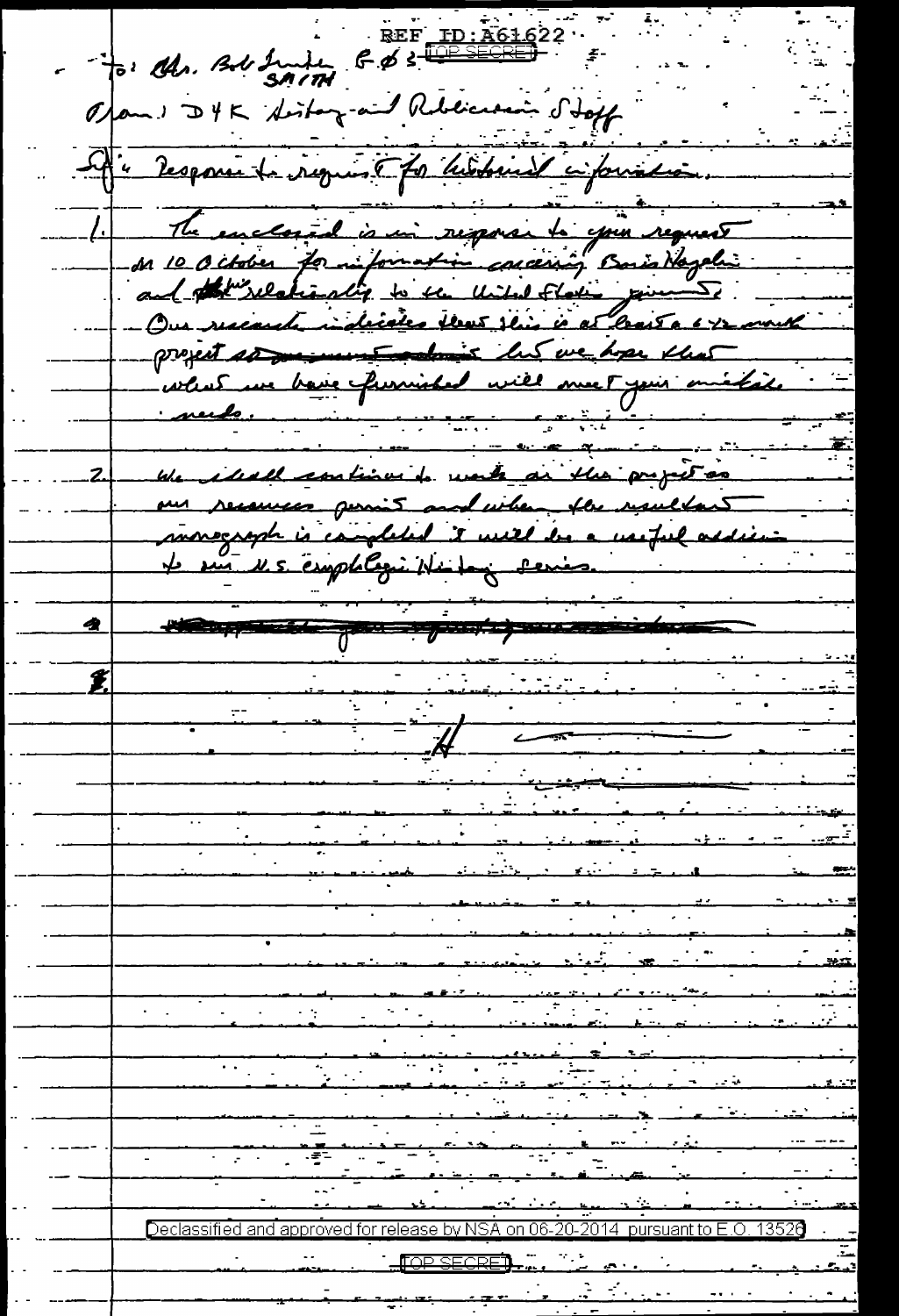$871 - 426$  $\frac{1}{2}$ ID:A61622 for the  $\epsilon$  $236 - 436$ <br>M 209 - 427, pf 2 7 46, 540 1 representative Unidgestal Tamm <u> 1900 - Elena Signald</u> Caucaune Boris C. et Magelie Verne July 2 7892 2016 كستنحنخت <u> 1990 - Antonio Antonio II de Antonio Antonio Antonio Antonio Antonio Antonio Antonio Antonio Antonio Antonio</u> In 1916 9 Commander capturis Old Sylden of the Lundi ( Royal Navy and Arwid Herbord Damed Jacksof the abriebolages Cuptograph, à company designed de malse conversion avoien machine Among the nivertons of the in the form were Emanuel Hobel, the negler of the lie famous atfect told of K. a. Hagelin who managed the stated brothers' ail campan i 122 Haydris son, Baris Casas withele joined as allevilologis cryotographic to had graduate to had ben barn i Russia i 789 and he had ten graduated from the layed Justiciale of Technology in Studeholm is 1814 cuite a degree in mechanise expresion, le had model for six pars for ASEA, Sunder a version of cemeral Electric, In 1925 tous joy to tous Negelin discovered leat the Sunders . This Law was planning to puebos an Ergüne Madinie - By multipig one J por field use than the Engine and spered it as the B-21 to the Sunday any. It was ascepted and a large arder for the cigher machine was placed in 1926. 1 /n 1957 A. E. Damm dried and the Hagelin interests bauges the form? reaganged it as Aktiebolager Oryphote anik. Bolie Hagelin managed les ceampany Hagelin Tegan faster, more accurate, and more remoment i terms ? mangouver than isdicating mechanisme tils the Engine [Kalip 46]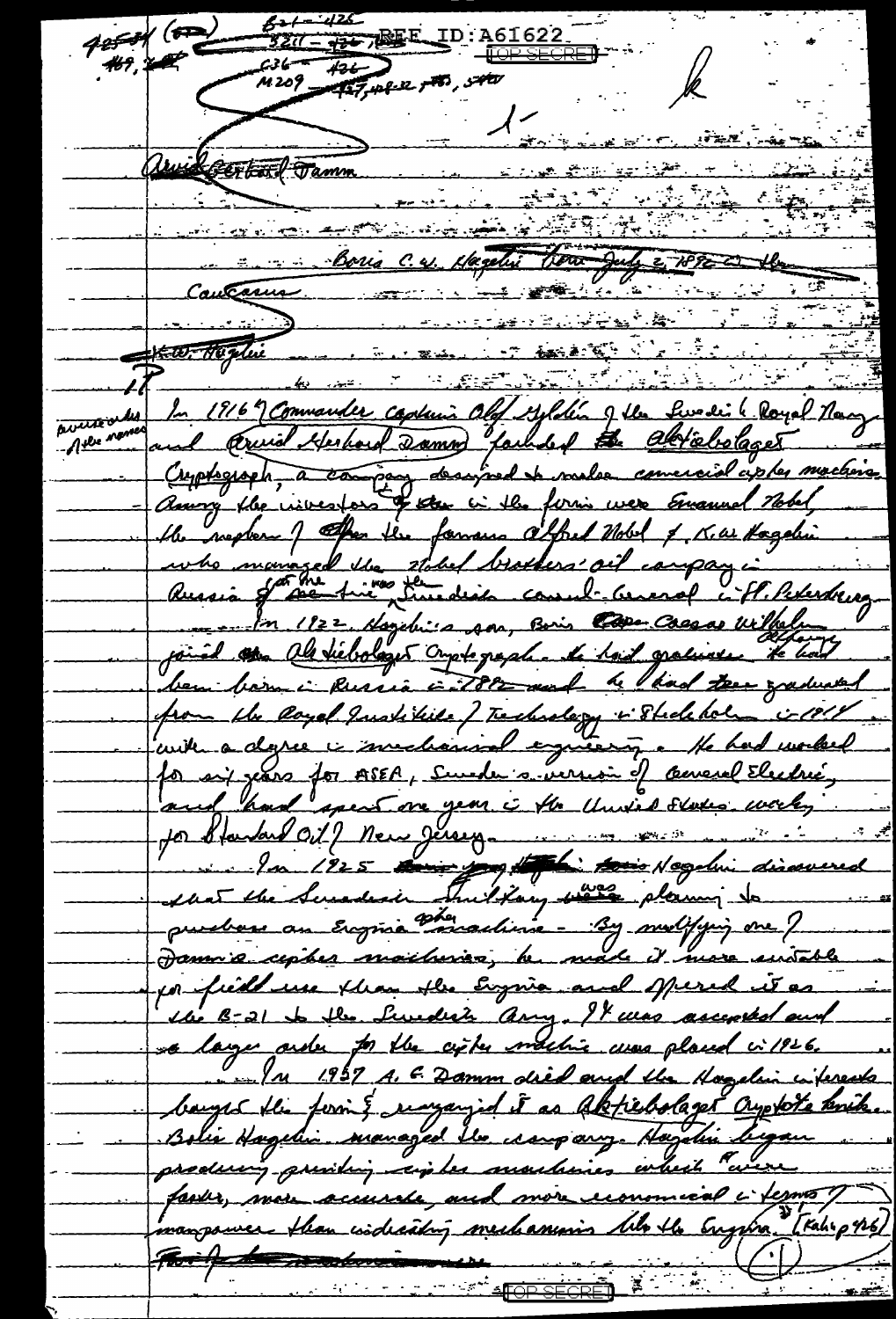The fourier for sex fortunes of the alexand ages oupstakents and which could print upherby there waking it a one man operation. The result was the C-36 mach what the posed Ju 1935 the french ordered 5000 1 plus machines and deposition to for paragogene volude put the company on a solid facting and contest to propose to have posted laid for grandwal for future incremien 1 m 1936 Hogghis byen working the day - hasile le court le saint troi dans pour Coutures à 1936 autres du bigne courage unth accorder & David Kali, Magdin byan cossespondy under American upptologie especte v 1856 c'AT and i 1939, William of Saidman Evidenty first met william I fried man au these vists affix is reported to have presel suggestions to Hayalis for vegement de la la 1940 Maydia en la his wife managed to escape Europe crusie at the blupswith and 29 th machines. Later Hoythi was able to uniggs so mor machine it the U.S. By the et as it's medium-level cryptographie system - 11 mas descripted the M-209 and it sow serves i military with from devision to bothalian luck he 1942 Amithé Asron Typewikes, Me began produon;<br>10 1 Hune machines a day in its Grotor deu jak factory. Mire flean 145 or were produced and Hoyelin wyalties now into the mellions. "He been the first-and the My more to become a millisiaire from criptology (Jeah pro)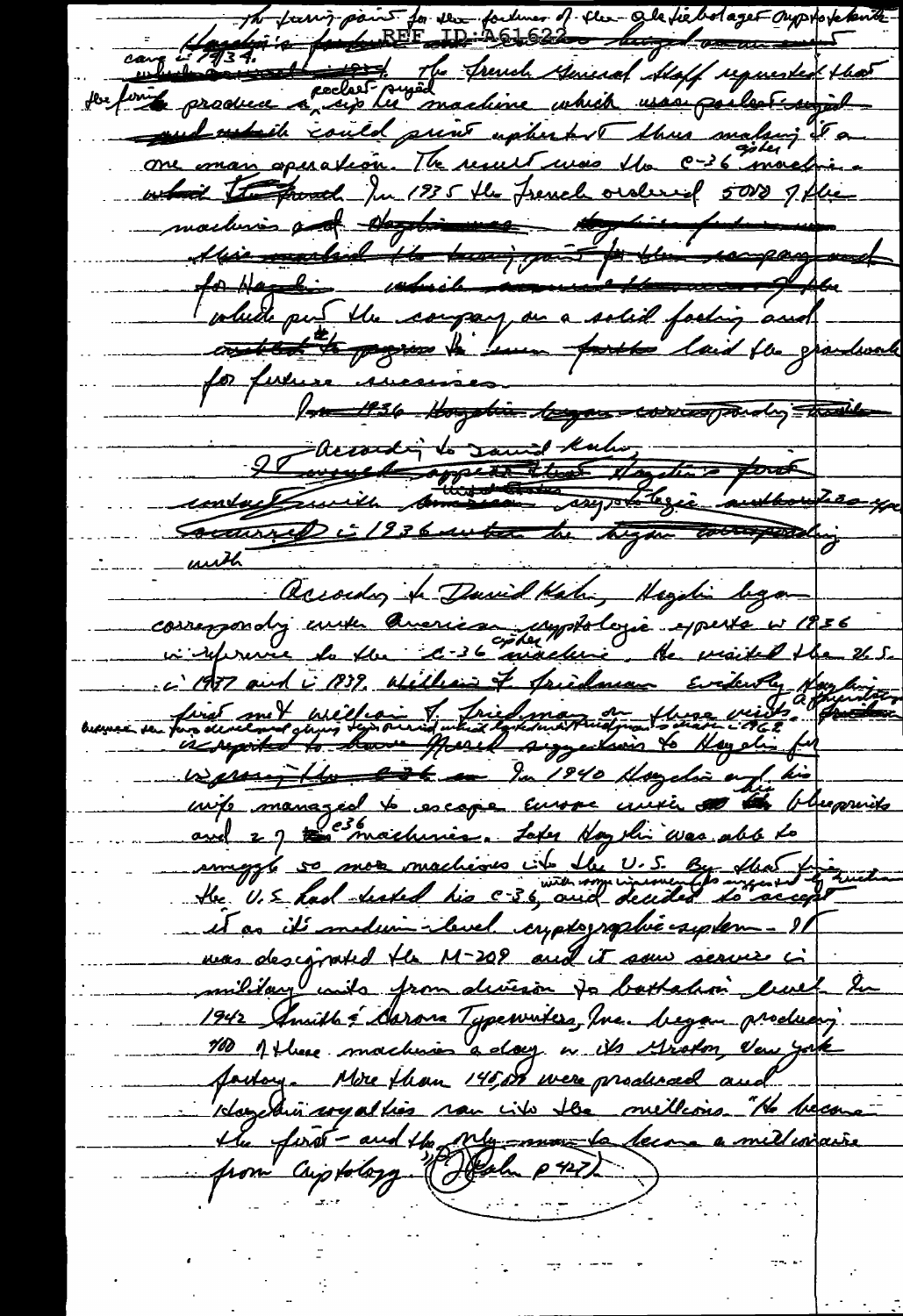REF ID: A61622

<u>mati in de Amarch Barbara</u> بالتواريخ Marght 1944, Hagelin returned biduredus Haglin events proved him wrong. A the found the Marinard the <u>ecloria</u> respires and vesuedas formation of dorzena () news<br>naturie botte, created a new market for cipber<br>markeres new Henne, Hote Might and the receptablished Daliebologer topplate knik i Stockholm was oper was successed proved to be somewh Sengeorary - Ju 1848 Hagelin und his divelopmental to Zug, surigadand be Swedish law alowed the govern <u>asggals p</u>is invention it needed for natureal depenant for 1959, I fle enture formi to Zuy ender he as comte d'himpselladaft (n comte A.G. sicorps  $\mathcal{L}_\text{M}$  and  $\mathcal{L}_\text{M}$  and  $\mathcal{L}_\text{M}$ المستخدمات المناسبة المستخدمة المستخدمة <u>Andrew Marie Marie Barba</u>  $\frac{\Psi_{\rm{max}}}{\sigma_{\rm{max}}}\simeq\frac{1}{\sigma_{\rm{max}}}\frac{1}{\sigma_{\rm{max}}}\, .$ و م<sub>حم</sub>ر<br>محمد  $\mathcal{F}^{\mathcal{F}}$ والمعاني والمواريع والمحاربين والمرادح والمراجع وي.<br>موسيق  $\sqrt{\omega}$  ,  $\frac{1}{2} \frac{1}{2}$  ,  $\frac{1}{2} \frac{1}{2}$  ,  $\frac{1}{2} \frac{1}{2} \frac{1}{2}$  ,  $\frac{1}{2} \frac{1}{2} \frac{1}{2}$ <u> en modern en en handre</u> <u>e Transforma</u> المراد المراد المناسبة.<br>منظمة المناسبة المناسبة  $\frac{1}{\sqrt{1-\frac{1}{2}}}$ <u> André André André André A</u>  $\mathcal{F}^{\mathcal{A}}(x,y) \leq \mathcal{F}^{\mathcal{A}}_{\mathcal{A}}(\mathcal{A},\mathcal{B}^{\mathcal{B}}_{\mathcal{A}},\mathcal{B}^{\mathcal{B}}_{\mathcal{A}})$  $\epsilon = 2.8$  M  $\frac{1}{2}$  $\mathcal{L} = \mathcal{L} \mathcal{L} = \mathcal{L}$ ني کي د  $\frac{1}{\sqrt{2\pi}}\left(\frac{1}{\sqrt{2\pi}}\right)^{2}$  $\mathbb{R}$  is the set of  $\mathbb{R}$ <u>ment and Million S</u>  $\mathcal{O}(\mathcal{O})$  $\mathcal{O}(\mathcal{E})$  $\mathcal{L} = \mathcal{L} \mathcal{L}$  $\label{eq:2} \mathcal{L}^{\text{max}}_{\text{max}}(\mathcal{L}^{\text{max}}_{\text{max}}) = 1$  $\frac{1}{2}$  =  $\frac{1}{2}$  =  $\frac{1}{2}$  =  $\frac{1}{2}$  =  $\frac{1}{2}$  =  $\frac{1}{2}$  =  $\frac{1}{2}$  =  $\frac{1}{2}$  =  $\frac{1}{2}$  =  $\frac{1}{2}$  =  $\frac{1}{2}$  =  $\frac{1}{2}$  =  $\frac{1}{2}$  =  $\frac{1}{2}$  =  $\frac{1}{2}$  =  $\frac{1}{2}$  =  $\frac{1}{2}$  =  $\frac{1}{2}$  =  $\frac{1$ <u> Francisco de Sta</u>  $\begin{array}{c} \mathcal{L}_{\text{max}}(\mathbf{X}) \\ \mathcal{L}_{\text{max}}(\mathbf{X}) \end{array}$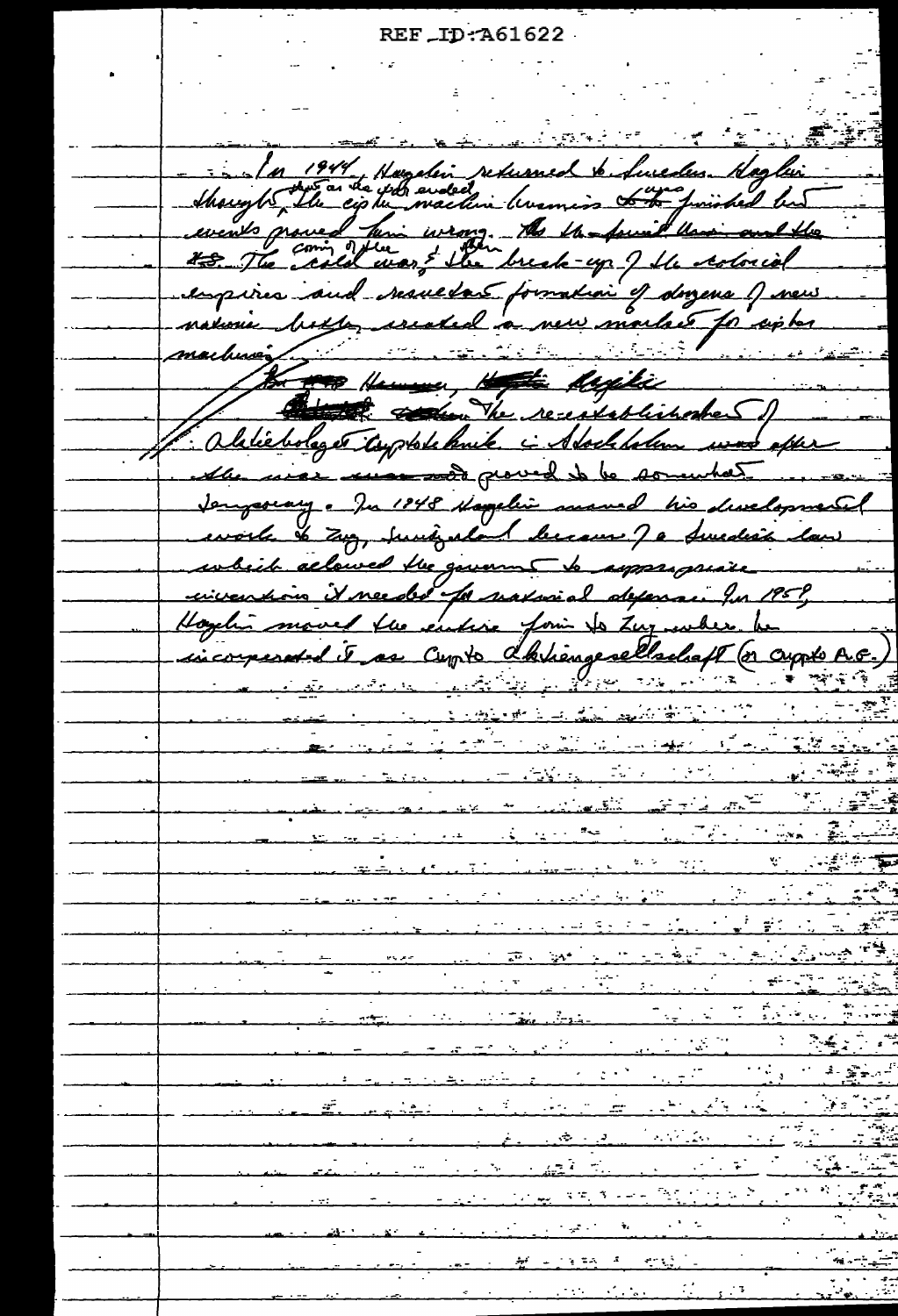REF I<u>D:A616</u>22  $E$ O 3.3(h) $(2)$ PL 86-36/50 USC 3605 <u>rath i R</u> Meanwhile, Angdin had been inproving the M-209 and uses also producing now cipted machines for hit con military, and diploman une Me filed games orphanics Germe, and Italy. Through an informal consult Corobioble, Friedman), the assumed Gorces Security Hazelvie news ; programs insi madries inges nemously readable sources to stigament presente <u>Van flue</u> makes حك count. Assessment with the set ABA, AESAS tiente o complication presented la flu parriba meiger ) Hagelin's fini coute that of German and he manfulures J cicle world el bruno conto <u>バインダン</u> has yet to be determ \* the exact 2125 P. befame  $RS^{\prime}$  as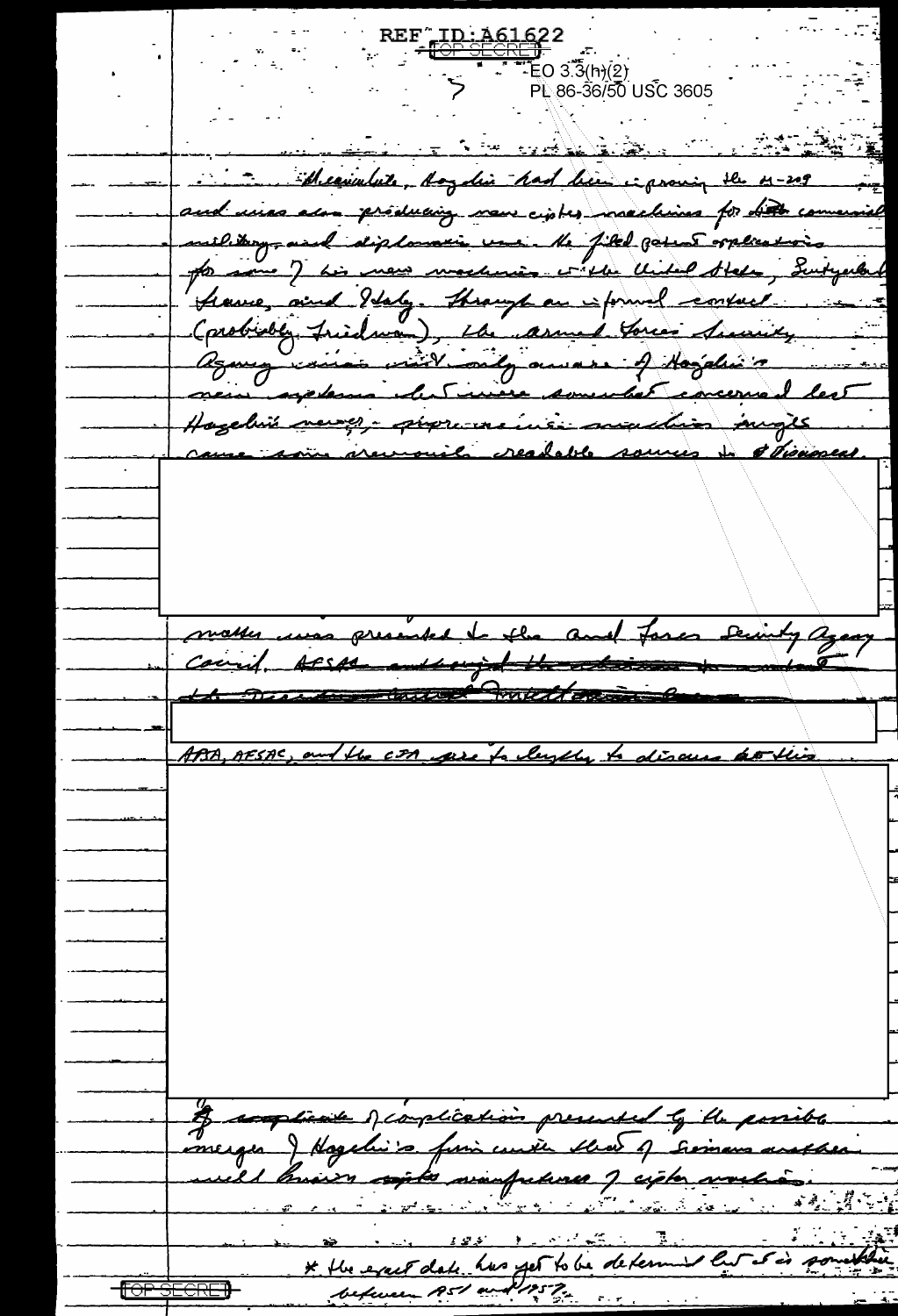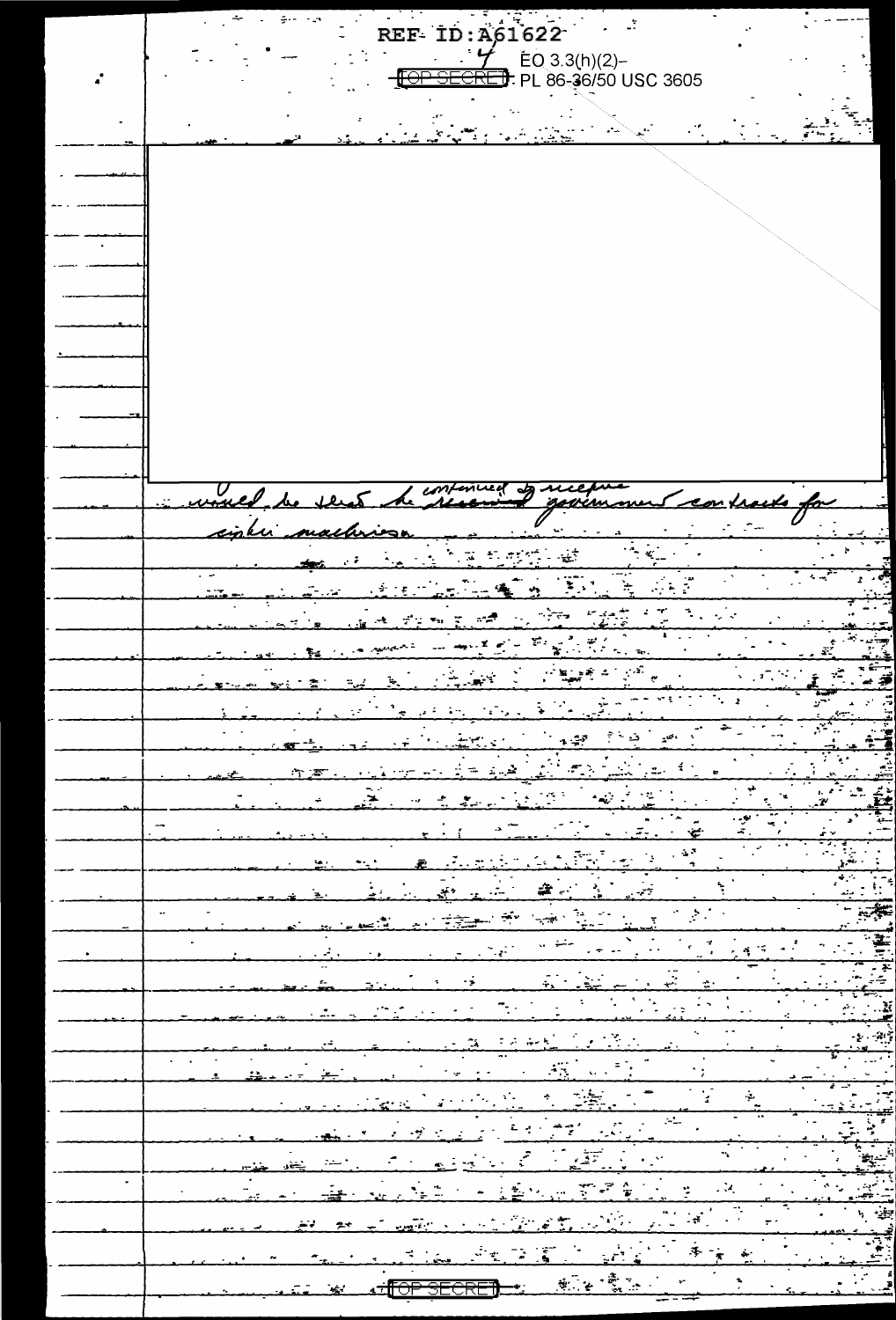In 1944 Hagelin returned to Sweden. Hagelin thought that as the war ended the cipher machine business was finished, but events proved as well as<br>him wrong. The coming of the cold war and the then the break-up of the colonial empires and resultant formation of dozens of new nations both created a new market for cipher machines.

<del>[OP SECRE]}</del>

REF ID:  $A6\frac{1}{2}622_{3(h)(2)}$ 

PL 86-36/50 USC 3605

~~----------...........

The re-establishment of Aktiebolaget Cryptoteknik in Stockholm after the war proved to be somewhat temporary. In 1948 Hagelin moved his development work to Zug, Switzerland because of a Swedish law which allowed the government to appropriate inventions it needed for national defense. In 1959, Hagelin moved the entire firm to Zug where he incorporated it as Crypto Aktiengesellschaft ( $\bullet$  Crypto A.G.).

Meanwhile, Hagelin had been improving the M-209 and was also producing new cipher machines for commercial, military, and diplomatic use. He filed patent applications for some of his new machines in the United States, Switzerland, France and Italy. Through an informal contact (probably Friedman), the Armed Forces Security Agency was not only aware of Hagelin's new systemsbut were somewhat concerned lest Hagelin's newer, more secure machines  $m$  with cause some previously readable sources to disappear.

and the matter was presented to the Armed Forces Security Agency Council.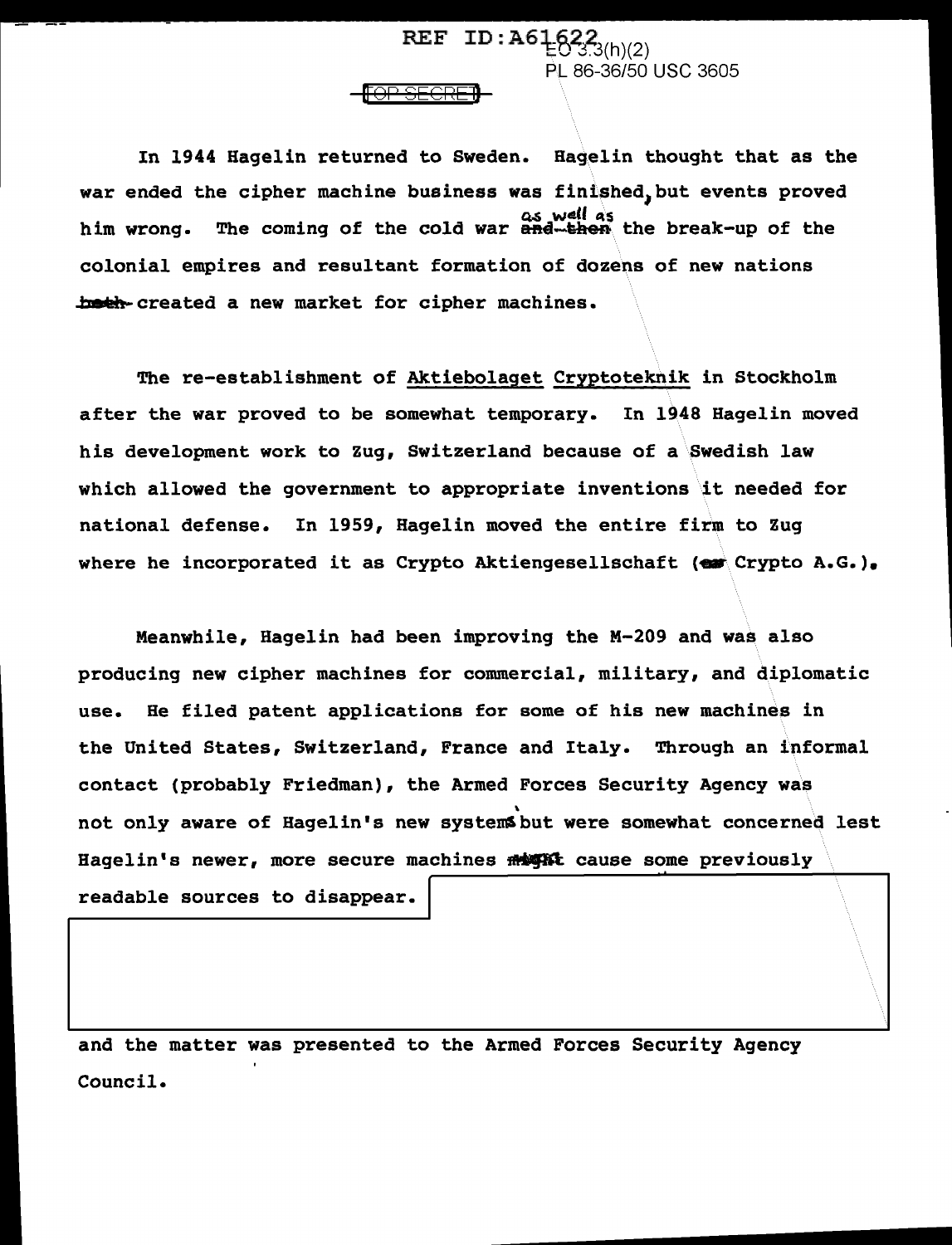

the possible merger of Hagelin's firm with that of Siemens, another well known manufacturer of cipher machines.

that he continued to receive government contracts for cipher machines.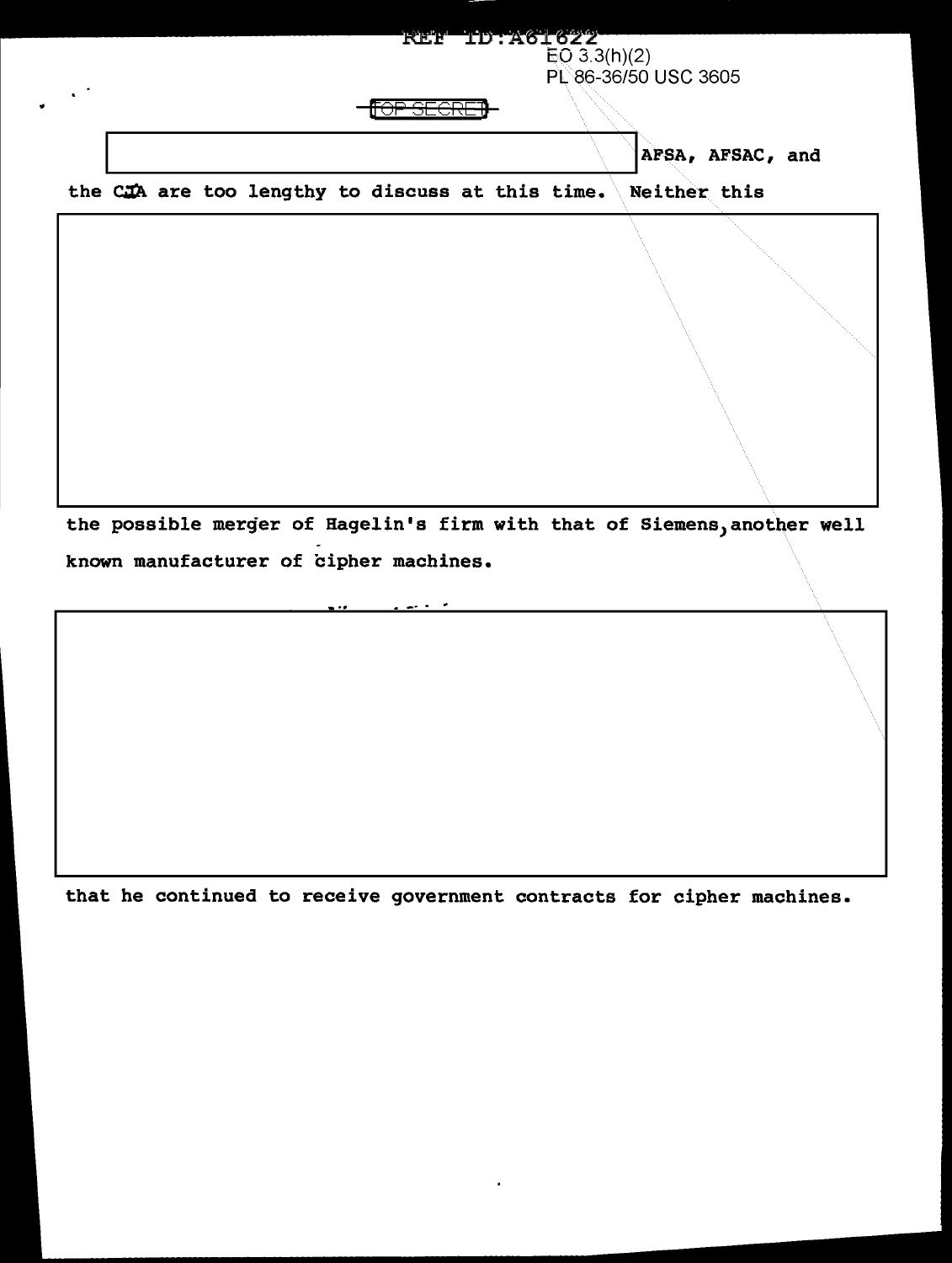## REF ID:A61622

In 1916 Arvid Gerhard Damm and Commander Captain Olof Glydin of the Swedish Royal Navy founded Aktiebolaget Cryptograph, a company designed to make commercial cipher machines. Among the investors in the firm were Emanuel Nobel, the nephew of the famous Alfred Nobel, and K. W. Hagelin, who managed the Nobel brothers' oil company in Russia and at one time was the Swedish Consul-General in St. Petersburg.

In 1922 Hagelin's son, Boris Ceasar Wilhelm,joined Aktiebolaget Cryptograph. Although he had been born in Russia,he had graduated from the Royal Institute of Technology in Stockholm in 1914 with a degree in mechanical engineering. He had worked for six years for ASEA, Sweden's version of General Electric, and had spent one year in the United States working for Standard Oil of New Jersey.

In 1925 Hagelin discovered that the Swedish military was planning to purchase an Engima cipher machine. By modifying one of Damm's cipher machines, he made it more suitable for field use than the Enigma and offered it as the B-21 to the Swedish Army. It was accepted and a larger order for the cipher machine was placed in 1926.

In 1927 A. G. Damm died and the Hagelin interests bought the firm and reorganized it as Aktiebolaget Cryptoteknik. Boris Hagelin managed the company. Hagelin began producing printing cipher machines  $\mathcal{U}$ which were faster, more accurate, and more economical in terms of  $\overline{w}$ manpower than indicating mechanism like the Enigma. (1)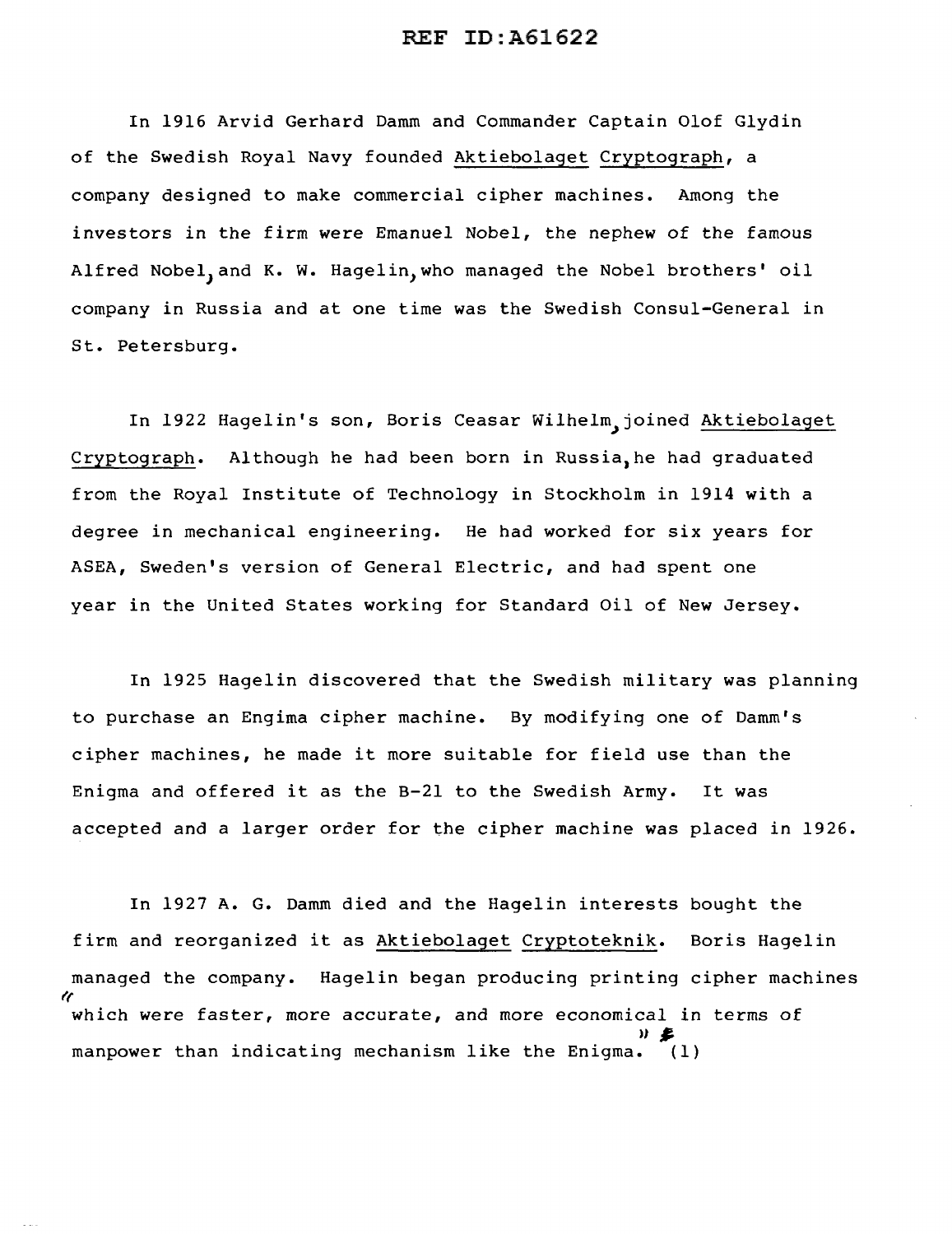## REF ID:A61622

The turning point for the fortunes of the Aktiebolaget Cryptoteknik came in 1934. The French General Staff requested that the firm produce pocket-sized cipher machine which could print cipher text, thus making it a one man operation. The result was the C-36 cipher machine. In 1935 the French ordered 5,000 of the machines which put the company on a solid footing and laid the groundwork for future successes.

According to David Kohn, Hagelin began corresponding with American cryptologic experts in 1936 in reference to the C-36 cipher machine. He visited the U.S. in 1937 and in 1939. Evidently Hagelin first met William F. Friedman on these visits. A friendship between the two developed during this period which lasted until death<br>Friedman's draft in 1969. In 1940 Hagelin and his wife managed to escape Europe with blueprints and  $\overleftrightarrow{A}$  C-36 machines. Later Hagelin was able to smuggle 50 more machines into the U.S. By that time the U.S. had tested his C-36, with some improvements suggested by Friedman, and decided to accept it as it<sup>\$</sup> medium-level cryptographic system. It was designated the M-209 and it saw service in military units from division to battalion level. In 1942 Smith and Corona Typewriters, Inc., began producing 400 of these machines a day in its Groton, New York factory. More than 140,000 were produced and Hagelin royalties ran into the millions. "He became the first and the only man to become a millionaire from cryptology." (2)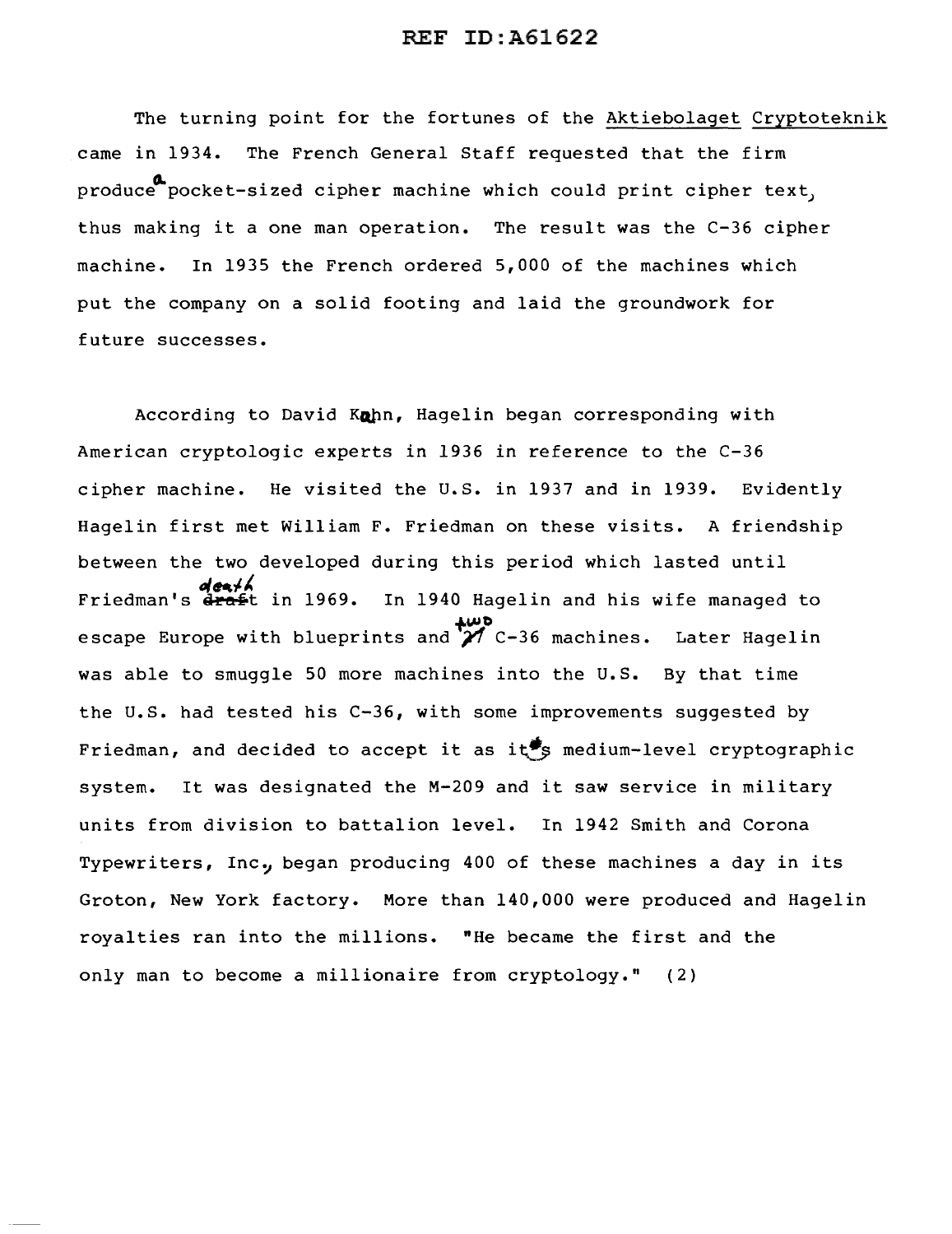

In 1944 Hagelin returned to Sweden. Hagelin thought that as the war ended the cipher machine business was finished but events proved The coming of the cold war as well as the break-up of the him wrong. colonial empires and resultant formation of dozens of new nations created a new market for cipher machines.

The re-establishment of Aktiebolaget Cryptoteknik in Stockholm after the war proved to be somewhat temporary. In 1948 Hagelin moved his development work to Zug, Switzerland because of a Swedish law which allowed the government to appropriate inventions it needed for national defense. In 1959, Hagelin moved the entire firm to Zuq where he incorporated it as Crypto Aktiengesellschaft (Crypto A.G.).

Meanwhile, Hagelin had been improving the M-209 and was also producing new cipher machines for commercial, military, and diplomatic use. He filed patent applications for some of his new machines in the United States, Switzerland, France and Italy. Through an informal contact (probably Friedman), the Armed Forces Security Agency was<br>not only aware of Hagelin's new systems but were somewhat concerned lest Hagelin's newer, more secure machines cause some previously readable sources to disappear.

and the matter was presented to the Armed Forces Security Agency Council.

AFSA, AFSAC, and the CIA are too lengthy to discuss at this time. Neither this

the possible merger of Hagelin's firm with that of Siemens another well known manufacturer of cipher machines.

that he continued to receive government contracts for cipher machines.

 $EO 3.3(h)(2)$ PL 86-36/50 USC 3605